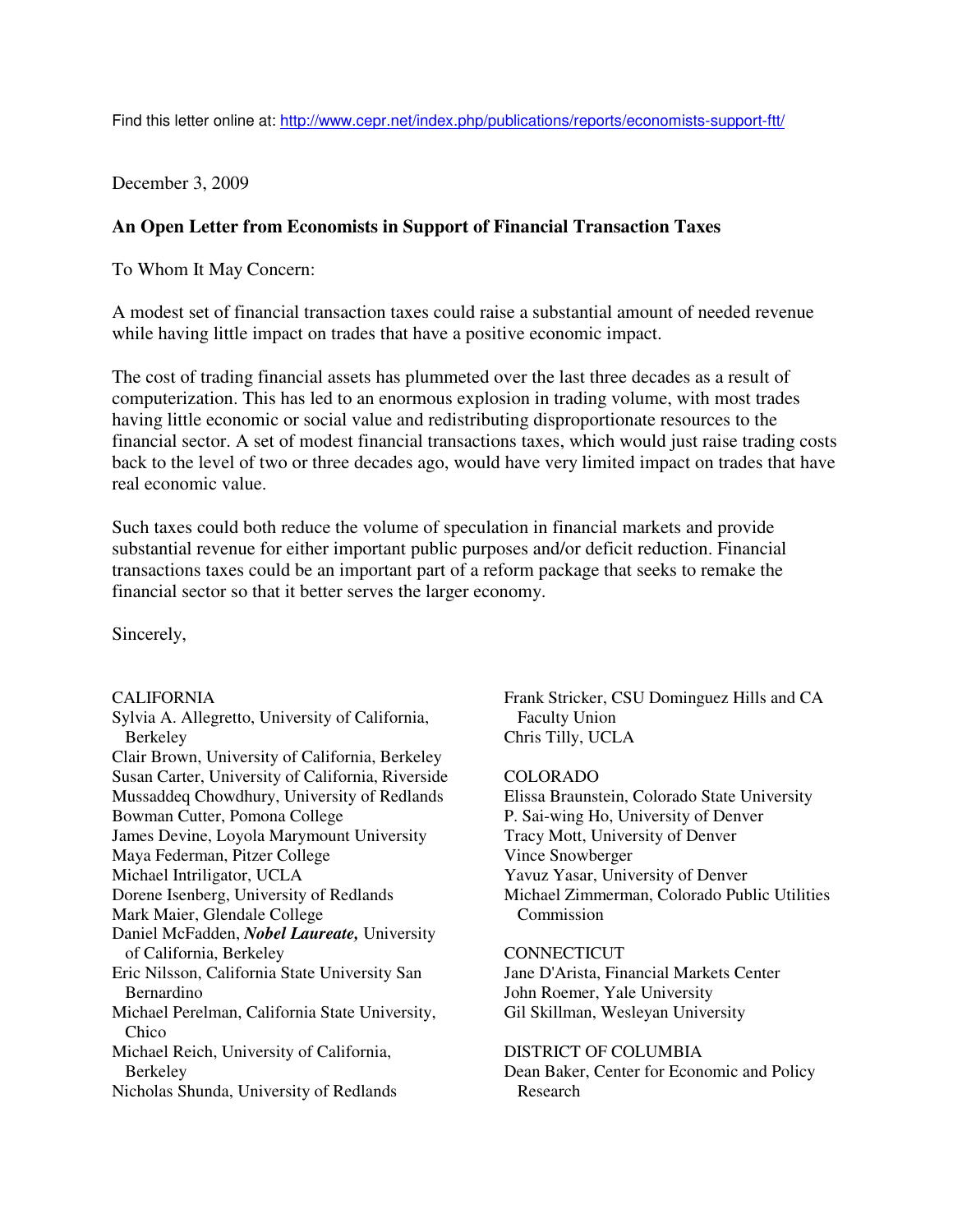*Economists' Letter in Support of Financial Transaction Taxes December 3, 2009 Page 2 of 4* 

Josh Bivens, Economic Policy Institute Jeff Faux, Economic Policy Institute Maria Floro, American University Caren Grown, American University Helene Jorgensen, Center for Economic and Policy Research William Kandel, Economic Research Service, USDA Hank Leland, Service Employees International Union Lawrence Mishel, Economic Policy Institute David Rosnick, Center for Economic and Policy Research John Schmitt, Center for Economic and Policy Research Heidi Shierholz, Economic Policy Institute Howard Wial, The Brookings Institution John Willoughby, American University Sheila Zedlewski, Income & Benefits Policy Center Mark Weisbrot, Center for Economic and Policy Research

FLORIDA Charles Rock, Rollins College

GEORGIA Tanweer Akram

# **ILLINOIS**

Ron Baiman, Center for Tax and Budget Accountability William Barclay, Chicago Political Economy Group Marianne Ferber, University of Illinois, Urbana-Champaign Paul Lockrd, Black Hawk College Joseph Persky, University of Illinois at Chicago Samuel Rosenberg, Roosevelt University

#### INDIANA

Charles Davis, Indiana University - Purdue University Amitava Dutt, University of Notre Dame Mehrene Larudee, Earlham College Jaime Ros, University of Notre Dame Kellin Stanfield, DePauw University

IOWA Peter Fisher, The Iowa Policy Project

**KENTUCKY** Malcolm Robinson, Thomas More College

#### MAINE

Susan Feiner, Frances Perkins Center/USM A. Myrick Freeman III, Bowdoin College (Retired) Michael Hillard, University of Southern Maine Joseph Medley, University of Southern Maine Michael Murray, Bates College Bruce Roberts, University of Southern Maine David Vail, Bowdoin College

#### MARYLAND

Gar Alperovitz, University of Maryland Barbara Bergmann, University of Maryland Jon Goldstein, GTBEconomics Robert Lynch, Washington College

### **MASSACHUSETTS**

Randy Albelda, University of Massachusetts Boston Michael Ash, University of Massachusetts James Boyce, University of Massachusetts, Amherst Robert Buchele, Smith College Jim Campen, Americans for Fairness in Lending Jens Christiansen, Mount Holyoke College Anita Dancs, Western New England College Noah Enelow, Hampshire College Gerald Epstein, University of Massachusetts, Amherst Gerald Friedman, University of Massachusetts, Amherst Carol E. Heim, University of Massachusetts, Amherst James Heintz, University of Massachusetts Adam Hersh, University of Massachusetts Arjun Jayadev, University of Massachusetts Boston J. K. Kapler, University of Massachusetts Boston Catherine Lynde, University of Massachusetts Boston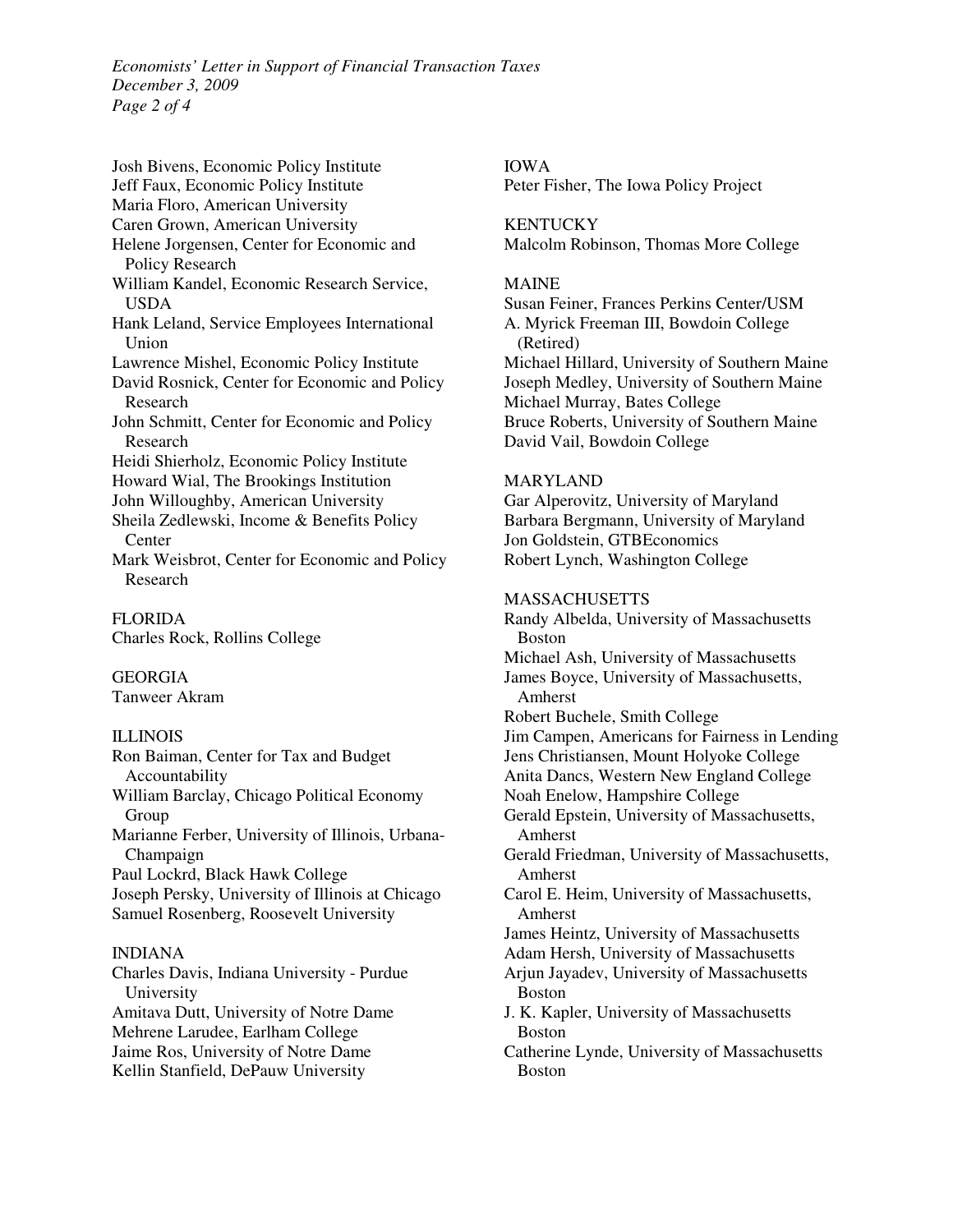*Economists' Letter in Support of Financial Transaction Taxes December 3, 2009 Page 3 of 4* 

Arthur MacEwan, University of Massachusetts Boston Julie Mattahei, Wellesley College Kevin M McCarron Michael Meeropol, Western New England College Julie Nelson, University of Massachusetts Boston Laurie Nisonoff, Hampshire College Mary Orisich, Holyoke Community College Karl Petrick, Western New England College Martin Rapetti, University of Massachusetts Joseph Ricciardi, Babson College Helen Scharber, University of Massachusetts Peter Skott, University of Massachusetts Peter Spiegler, University of Massachusetts Boston David Terkla, University of Massachusetts Boston Jeannette Wicks-Lim, University of Massachusetts, Amherst Ben Zipperer, University of Massachusetts, Amherst

### MICHIGAN

David Arsen, Michigan State University Jean Kimmel, Western Michigan University Margaret Levenstein, University of Michigan Hannah McKinney, Kalamazoo College Kevin Murphy, Oakland University Frank Thompson, University of Michigan John Tower, Oakland University (Retired) Thomas Weisskopf, University of Michigan

#### **MINNESOTA**

Cyrus Bina, University of Minnesota Ann Markusen, University of Minnesota

#### NEW JERSEY

Eileen Appelbaum, Rutgers University Douglas Kruse, Rutgers University Michele Naples, The College of New Jersey Cordelia Reimers, Hunter College, City University of New York Bernard Smith, Drew University Paula Voos, Rutgers University

#### NEW YORK

Marcellus Andrews, Barnard College/Columbia University Nesecan Balkan, Hamilton College Lourdes Beneria, Cornell University Howard Botwinick, SUNY Cortland Howard Chernick, Hunter College, City University of New York Kimberly Christensen, SUNY/Purchase College Susan Davis, United University Professions Gregory DeFreitas, Hofstra University Chris Georges, Hamilton College Teresa Ghilarducci, The New School Robert Guttmann, Hofstra University Conrad Herold, Hofstra University Leo Hindery, InterMedia Partners David Howell, The New School Douglas Koritz, Buffalo State College Brent Kramer, City University of New York Henry Levin, Columbia University Thomas Masterson, Levy Economics Institute of Bard College Martin Melkonian, Hofstra University Tom Michl, Colgate University Basilio Monteiro, St. John's University Jamee Moudud, Sarah Lawrence College Pierre Ostiguy, Bard College Aaron Pacitti, Siena College James Parrott, Fiscal Policy Institute Michael Pendleton, Buffalo State College Marilyn Power, Sarah Lawrence College John Roche, St John Fisher College Frank Roosevelt, Sarah Lawrence College John Sarich, Cooper Union Ted Schmidt, SUNY College Buffalo Sumitra Shah, St. John's University Richard Shirey, Siena College Dale Tussing, Syracuse University Lucy Law Webster, Economists for Peace and Security David Weiman, Barnard College June Zaccone, Hofstra University

# NORTH CAROLINA

Stephen Holland, University of North Carolina at Greensboro Victor Schoenbach, University of North Carolina at Chapel Hill